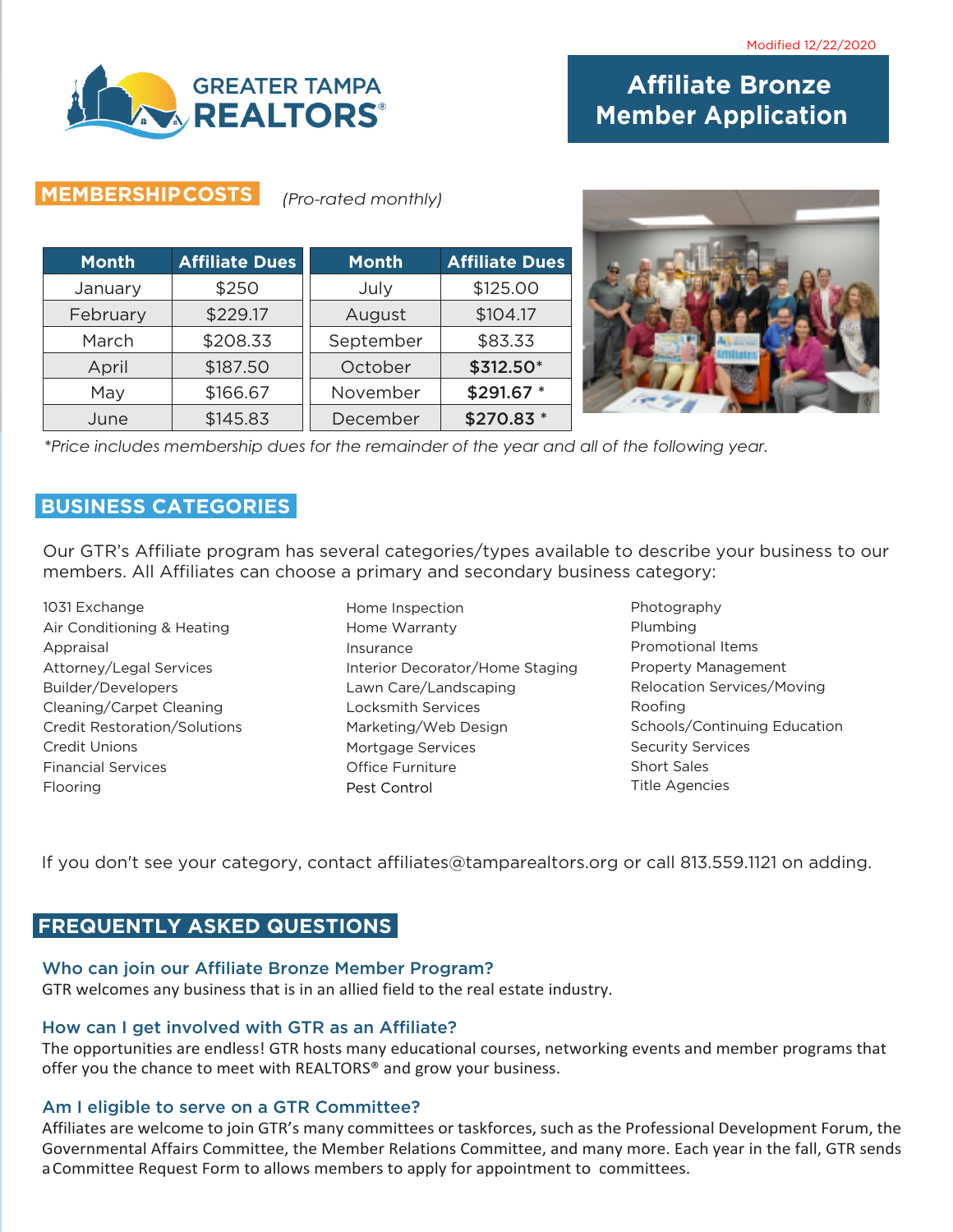

## **MEMBERSHIP TYPE:**

Bronze Primary Affiliate **Containty Bronze Secondary** *(Company must already have an affiliate membership with GTR)* 

## **CONTACT INFORMATION**

| Firm/Business Address: Law March 2014 19:00 19:00 19:00 19:00 19:00 19:00 19:00 19:00 19:00 19:00 19:00 19:00 |  |                                                   |  |  |  |
|---------------------------------------------------------------------------------------------------------------|--|---------------------------------------------------|--|--|--|
|                                                                                                               |  |                                                   |  |  |  |
|                                                                                                               |  | Firm/Business Phone: Cell Phone: Call Phone: 2008 |  |  |  |
|                                                                                                               |  |                                                   |  |  |  |
|                                                                                                               |  |                                                   |  |  |  |
| <b>BUSINESS CATEGORY</b>                                                                                      |  |                                                   |  |  |  |
|                                                                                                               |  |                                                   |  |  |  |
|                                                                                                               |  |                                                   |  |  |  |

*Please review thepreviouspagefor available categories. If your business does not fall into one of the categories, please enter your categorybelow:*

(subject to approval)